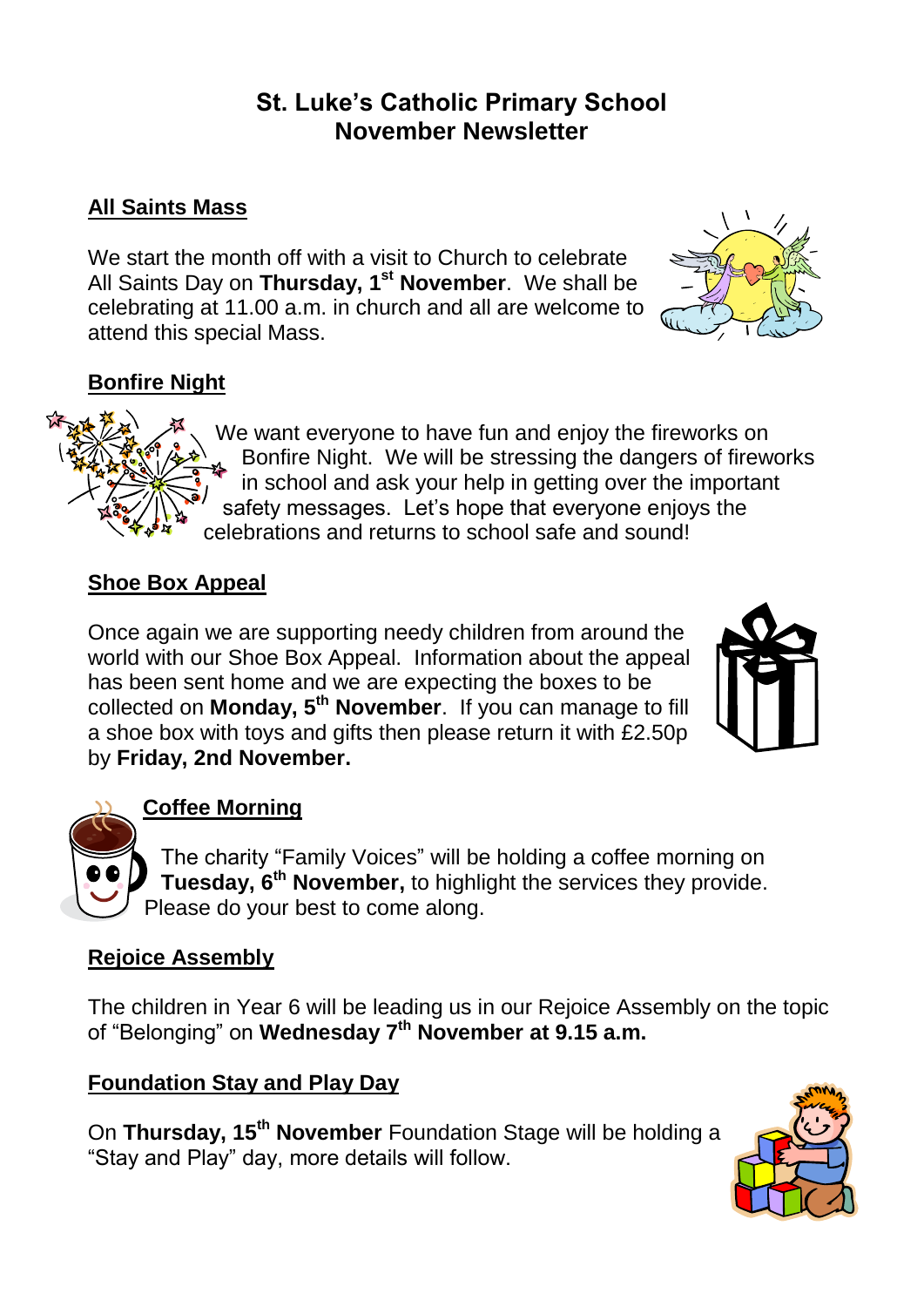#### **Money in School**

We would like to remind parents that all money sent into school for any reason should be put in an envelope marked with your child's name with the **exact amount** and a description i.e. "Justin Beiber £8.50p Dinner Money". All money is banked daily and we do not keep change on school premises. **Please do not include snack or trip money with dinner money as all money for meals goes directly to Knowsley local authority**. If possible would you please pay snack and other monies separately?

#### **Class Mass**



A Class Mass will be celebrated with Year 5 children on **Tuesday, 13th November at 2.00 p.m**.

#### **Anti Bullying Week**

Anti bullying week takes place week commencing **26th November**, with Bullybusters visiting classes on **Thursday 29th November**.

#### **St. Andrew's Mass**



Once again, we will celebrate the feast of St. Andrew on **Friday, 30th November with Mass at 11.00 a.m**. in Church. This Mass will be led by the children from St. Andrew's house.

#### **Christmas Fayre**

On **Friday, 30th November** we will be holding an extra playtime or disco for children. All children are asked to bring an item suitable for the Adults or Children's Tombola at the Christmas Fayre which will be on **Thursday, 6th Dece**mber if you are planning a Christmas clear out please send in suitable items for our Fayre.



#### **Non Uniform Day**

Our next non uniform day will take place on **Friday, 30th November** when the children will have the opportunity to wear their own clothes for a donation of **£1** towards school fund**. As this is a special concession, if your child is unable to bring in £1 they must come to school in uniform.**